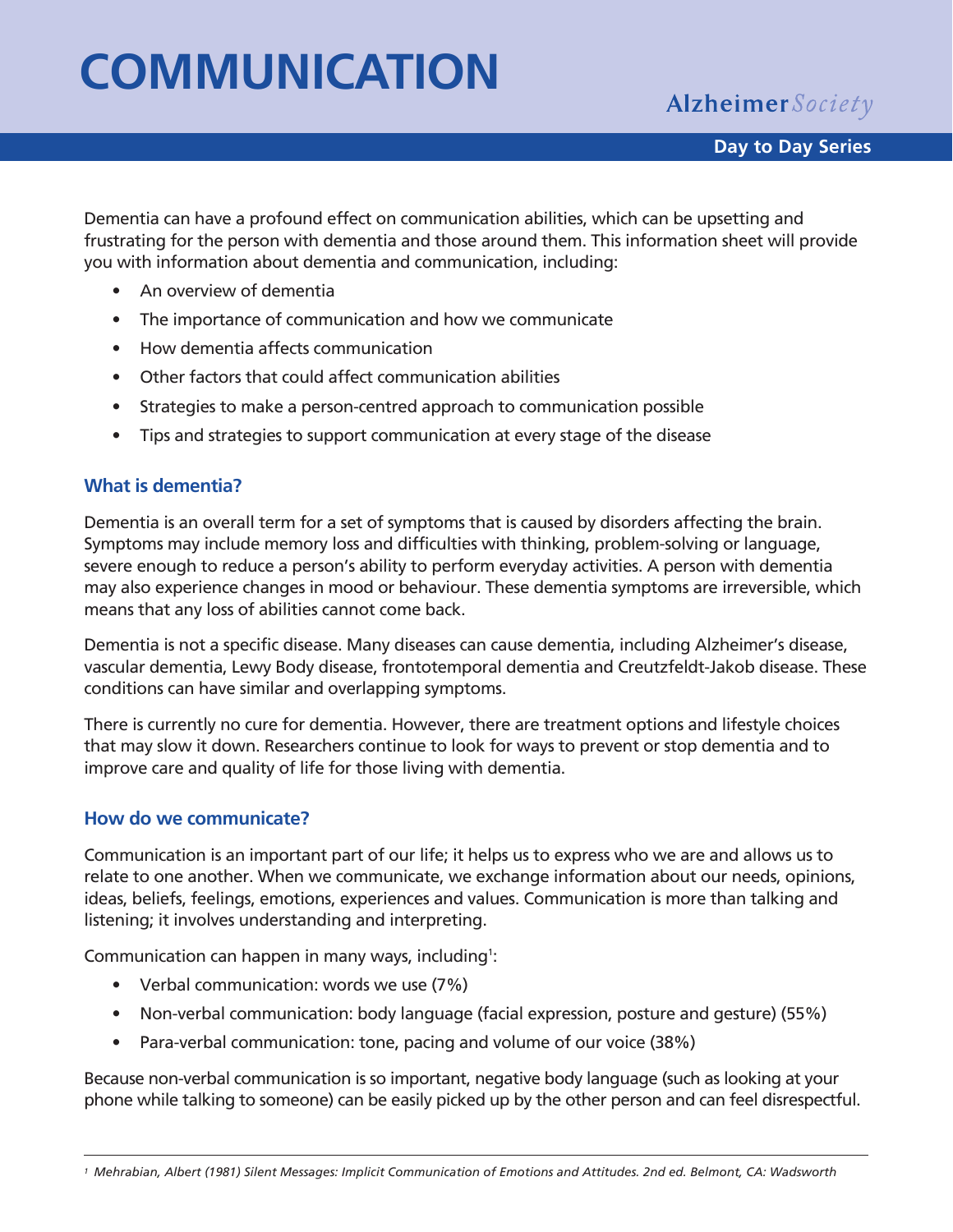#### **How does dementia affect communication?**

Dementia can have a profound effect on the language abilities of people living with the disease. This language deterioration is known as aphasia. Individuals with **aphasia** experience difficulty:

- expressing themselves
- finding the right words
- understanding spoken language
- reading and writing

People with dementia will lose specific communication abilities during the early, middle, and late stages of the disease. As the disease progresses, non-verbal communication will become increasingly important. Despite the changes in communication abilities, it is important to remember that communication remains possible at every stage of the disease.

As the dementia progresses the person with dementia may:

- Create new words for ones that are forgotten
- Repeat or get stuck on a word or phrase (perseveration)
- Curse or use other offensive language
- Revert to the language that was first learned
- Talk less than usual
- Have difficulty following instructions with multiple steps
- Lose their train of thought more often
- Lose their ability to make their speech understandable. Although they might still occasionally speak, their language may not make sense to others
- Become totally mute in some cases

The person with dementia may also experience difficulties:

- Finding a word
- Interpreting facial expressions (like a wink or a nod of the head)
- Finishing sentences
- Explaining or understanding abstract concepts (e.g., "I feel blue")
- Following conversations
- Staying on topic
- Organizing words into logical sentences
- Understanding humour, jokes and fast talk

All of these changes can be upsetting and frustrating for the person with dementia and for those around them. In this information sheet you will learn strategies that you can use to communicate with a person with dementia at every stage of the disease.

For help with communication issues, consider contacting a speech-language pathologist. Speechlanguage pathologists are specialists in the area of communication and can help diagnose and treat language issues. They can teach the person with dementia strategies to help them communicate.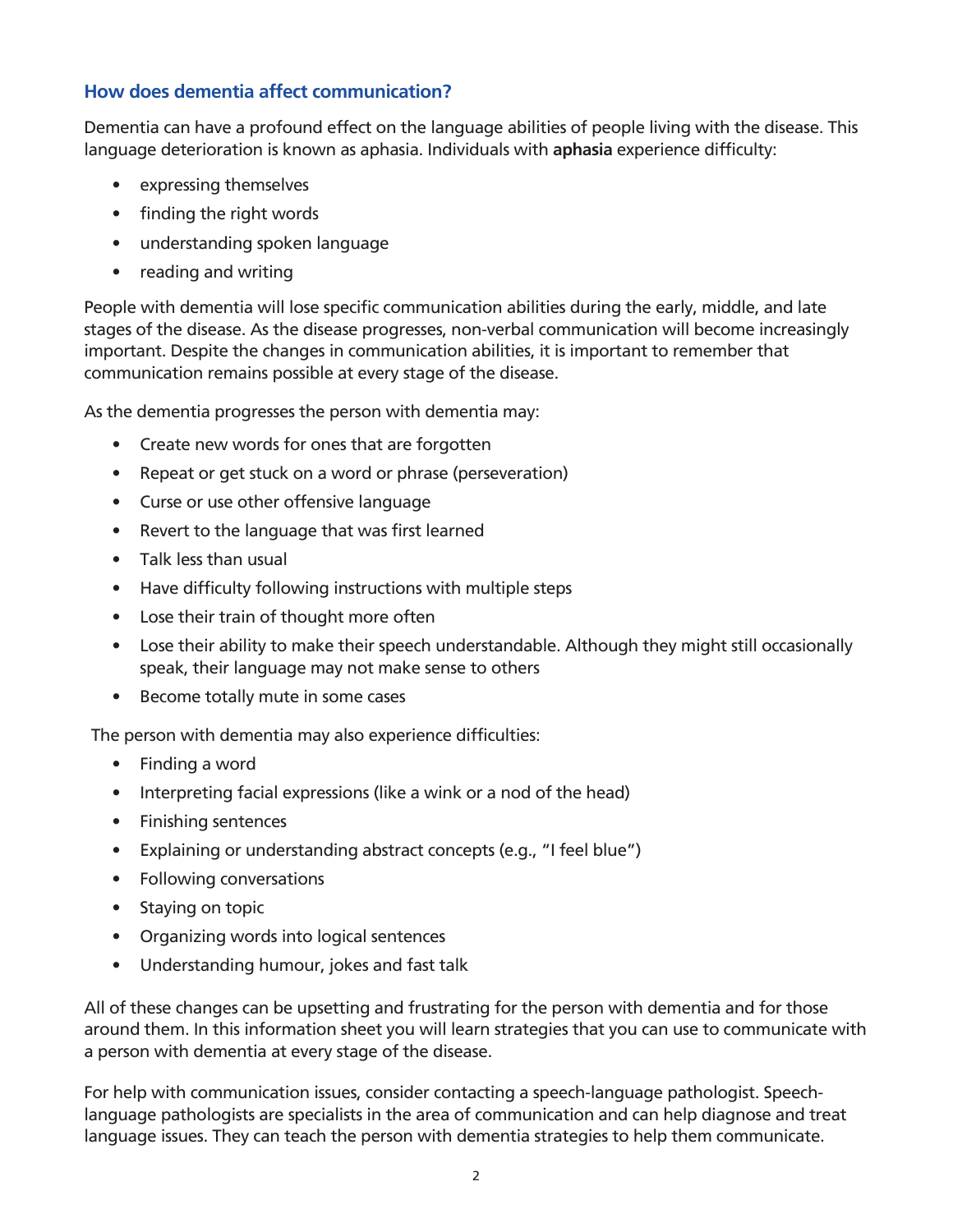For individuals diagnosed with primary progressive aphasia, the support of a speech-language pathologist is particularly important, as the person will experience a progressive loss of communication abilities. To find a speech-language pathologist near you, please visit www.sac-oac.ca/find-speech-language-pathologist-or-audiologist-service or ask your doctor to make a referral.

#### **What else could cause communication difficulties?**

There are other factors that may cause communication difficulties, including sensory impairments such as hearing and vision loss. Because of this, it is very important that people with dementia have annual hearing and vision evaluations and that they use assistive devices, like hearing aids and eye glasses, as needed.

#### **What is a person-centred approach to communication?**

The information presented in this document is based on a person-centred approach to communication. A person-centred philosophy views people with dementia first and foremost as individuals, with unique attributes, personal values and life history.

#### **The following strategies can make a person-centred approach possible:**

 **Learning about dementia, its progression and how it affects individuals:** Learning about dementia 3 can help you have realistic expectations of the person's abilities to communicate throughout the various stages of the disease. Encourage the person to share their feelings and experiences with their family and friends as much as they are able. Let others know that the person with dementia may need more time to express themselves.

**了 Believing communication is still possible and that all behaviour has meaning: Communication** remains possible at all stages of dementia. Although it may become difficult to understand what the person is trying to communicate to us, remember that the person's words and actions always have meaning. In the following example Nadia's mother's behaviour is her way of communicating that she does not want to listen to country music.

Nadia is driving her mother to a family celebration. The car radio is on, playing country music. Suddenly, Nadia's mother starts banging her fist on the dashboard and speaking in an agitated voice. Nadia does not understand what her mother is saying, as her speech is garbled and does not make sense. Nadia takes a moment to try to figure out what her mother is trying to tell her. Why is she suddenly so upset? Nadia remembers that her mother has always disliked country music. Nadia reaches over, changes the channel to music her mother has always enjoyed and says, "That's better. I don't like country music either." Her mother sits back and seems to relax, no longer banging her fists or calling out. Nadia rests her hand on her mother's knee and pats her reassuringly as she smiles.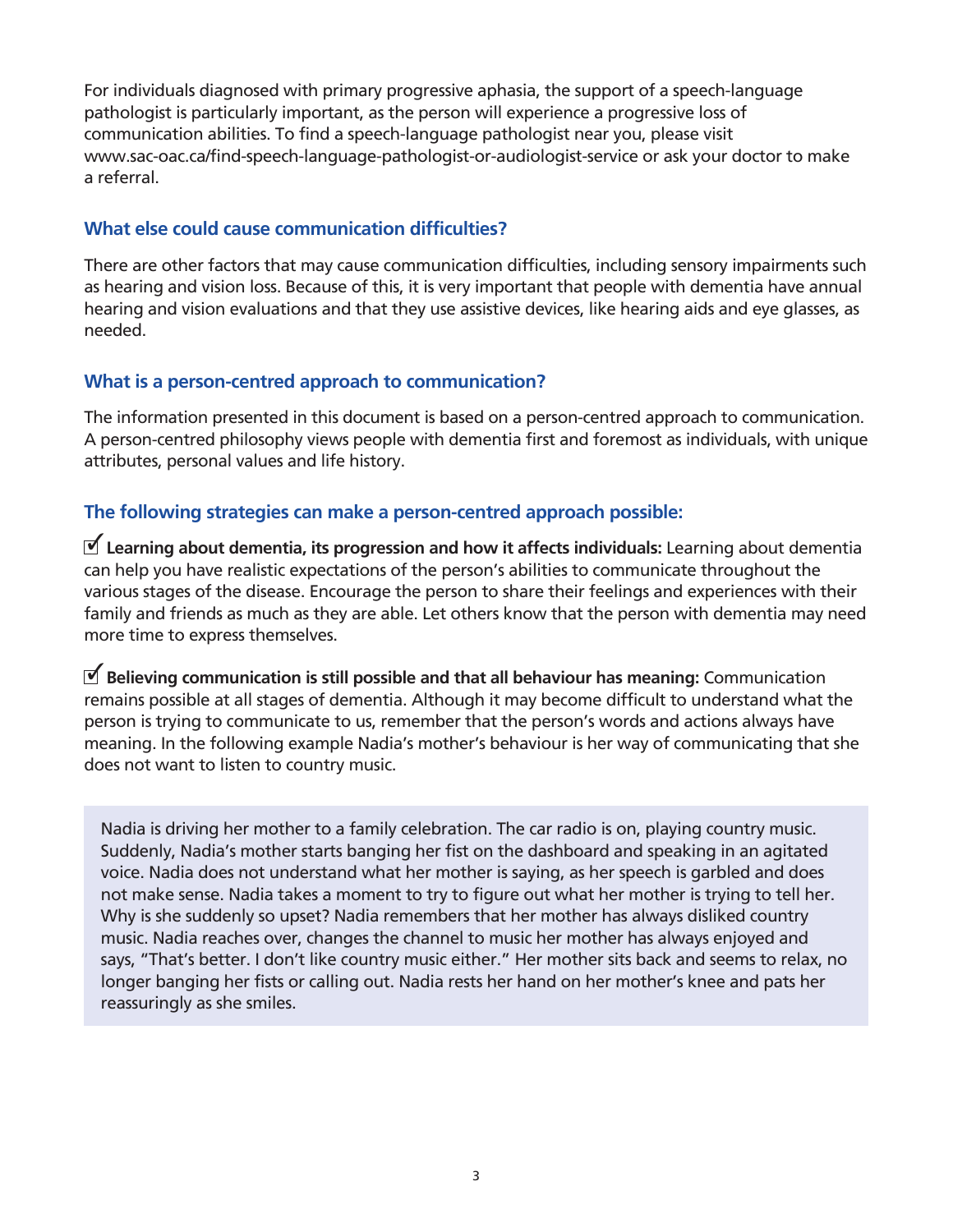**Focusing on the person's abilities and skills rather than their deficits:** Although dementia affects 3certain abilities, the person's need for companionship, purpose and belonging will remain. If the person's speech has become hard to understand, use what you know about them and what you feel they might be trying to say to help you interpret their words. Consider helping the person with dementia to find alternate ways of expression through art, music or gardening to maintain and enhance communication. In the following example focusing on Maria's ability and enjoyment of setting the table helps avoid responsive behaviours.

Maria raised a family of five children. Each evening, as it begins to get dark, she becomes restless, searching through drawers and cupboards, becoming more and more anxious. Her family and caregivers remember that Maria always took pride in providing a multi-course dinner each evening for her family. When Maria is given access to a basket with placemats, serviettes and cutlery, her caregivers support her in setting a table for seven people. Maria hums while she works, enjoying the family activity.

 $\blacktriangledown$  Meeting the person where they are and accepting their new reality: With the progression of the disease, a person's perception of reality can become confused. However it is their reality. Try to accept their reality and meet them where they are. Avoid contradicting them or convincing them that what they believe is untrue or inaccurate. Trying to bring them into your reality or disagreeing with them will cause frustration and make things worse. If they say something you know isn't true, try to find creative ways around the situation rather than reacting negatively. In the following example when Ben sees the dog it may trigger a belief that he is back in the concentration camp, causing distress and agitation. To help prevent this, the volunteer should bring a different breed of dog to visit with the residents.

Ben is now living in a long-term care home. Every Friday afternoon, a volunteer brings her gentle German Shepherd dog in to visit with the residents. The dog quietly sits and lets everyone pet him. Many residents talk about their memories of caring for their own pets. When Ben sees the dog, he becomes very agitated, pushing himself frantically down the hall in his wheelchair. The staff know that Ben lived through World War II in Europe but do not know the details of his experience. They learn from his son that he spent one year in a concentration camp, guarded by German Shepherd dogs.

**了 A special note about delusions:** As the disease progresses, delusions – namely paranoid beliefs or false accusations – may occur. It is common for people with dementia to believe that their food is poisoned or that their belongings have been stolen. Others may believe that someone is spying on them or trying to hurt them. These suspicions or accusations may be due to the person's failing memory or difficulty understanding what is happening around them. Although these accusations can be hurtful, remember that they are a result of the disease. It is important not to argue with a person with dementia or try to convince them that their perception of reality is not correct. It doesn't matter who is right. What is important is that the person's feelings are respected and understood. Delusions can also be caused by a medical condition, such as a urinary tract infection. If the person is experiencing delusions, it is important to see a doctor to rule out a physical cause.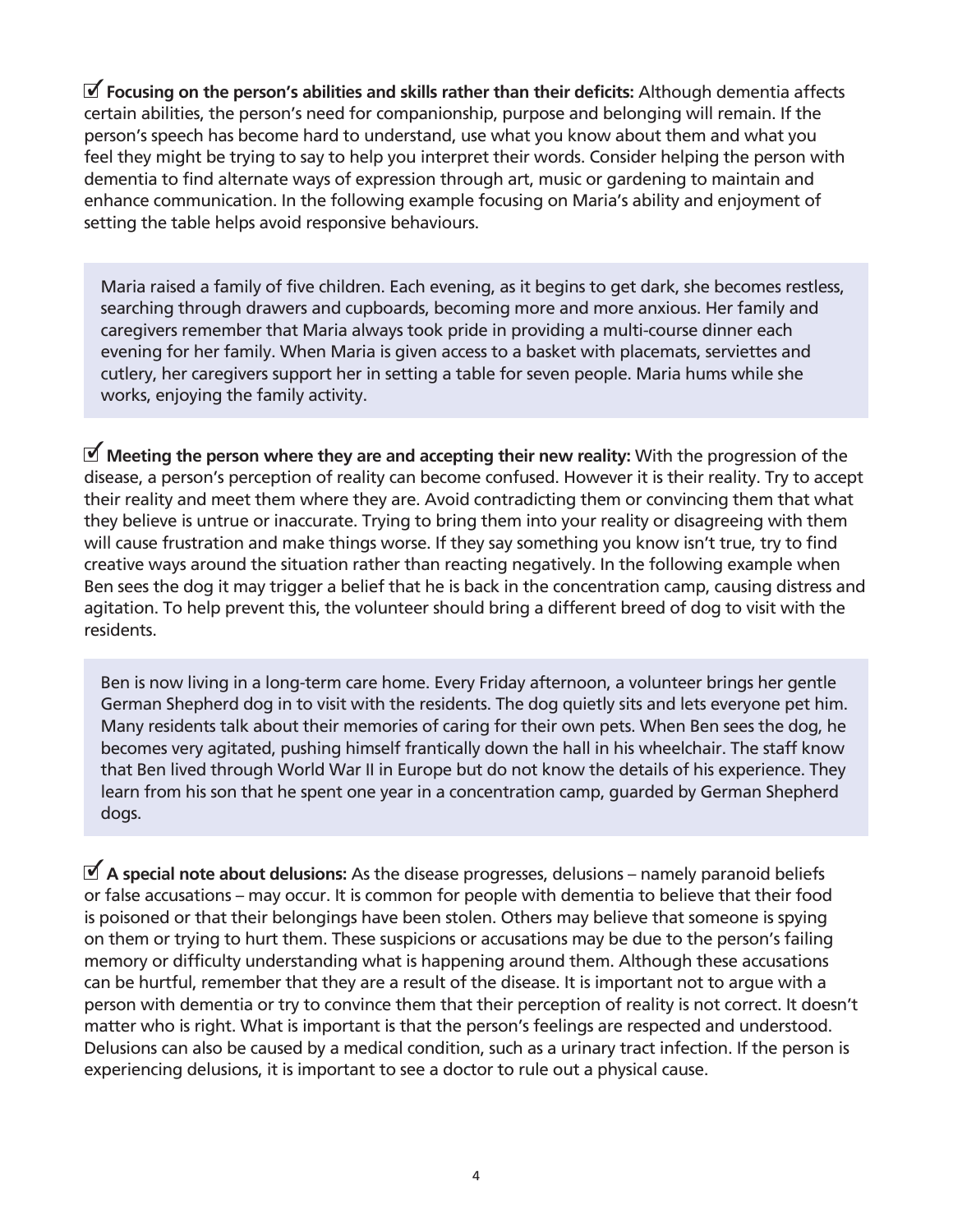$\blacktriangleright$  **Planning ahead:** Being informed about the disease and knowing what lies ahead can help you feel more prepared. As the disease progresses, the person will not always be able to communicate their thoughts and wishes. Be sure that someone trustworthy has the legal authority to make financial and healthcare decisions for the person with dementia when the time comes. People with dementia are encouraged to talk about their wishes for the future with trusted friends and family members when they are still able to do so. Advice from lawyers and/or financial consultants can also be helpful.

**了 Doctor visits:** When visiting the doctor try to book extended appointments, when possible, so the person with dementia doesn't feel rushed. To prepare for a doctor's visit write down symptoms and any questions you may want to ask. You may want to focus particularly on the things that have changed since the last doctor's visit.

Consider having a friend or family member accompany the person to their appointments to help them communicate and clarify information. If needed, ask the doctor to write down instructions for any changes in the care of the person with dementia.

 **Non-verbal communication will become increasingly important:** As the disease progresses you will 3 have to rely on non-verbal communication more. The person with dementia may use laughter as a way to communicate to others that they are at ease. Watch for behaviour changes, body language and non-verbal signs that may be used to express a feeling or indicate physical discomfort. If you suspect that the person is in pain or discomfort, contact the person's doctor.

**了 Communicate through the senses:** As the person approaches end of life they may lose their capacity for verbal communication and may experience the world primarily through their senses. Use the senses to maintain a connection.

- **• Touch:** Hold the person's hand. Give a gentle massage to the hands, legs or feet.
	- **• Smell:** The person may enjoy the smell of a favourite perfume, flower or food, which may bring back happy memories.
		- **• Vision:** Videos can be relaxing, especially ones with scenes of nature and soft, calming sounds.
- **• Hearing:** Reading to the person can be comforting, even if they may not understand the words. The tone and rhythm of your voice may be soothing. What you say is not as important as how you say it. Speak gently and with affection. Your tone can help the person feel safe and relaxed. Read a favourite story or poem. Music is a universal language that promotes wellbeing for most of us. Sing together, play music, especially the type of music the person has enjoyed throughout their life.

Consider spending time outdoors. It makes us all feel better! For more information, please visit the Alzheimer Society's website www.alzheimer.ca or contact your local Alzheimer Society.

### **Information and support are available. You are not alone.**

The contents of this document are provided for information purposes only, and do not represent advice, an endorsement or a recommendation, with respect to any product, service or enterprise, and/or the claims and properties thereof, by the Alzheimer Society of Canada. The Information Sheet is not intended to replace clinical diagnosis by a health professional.